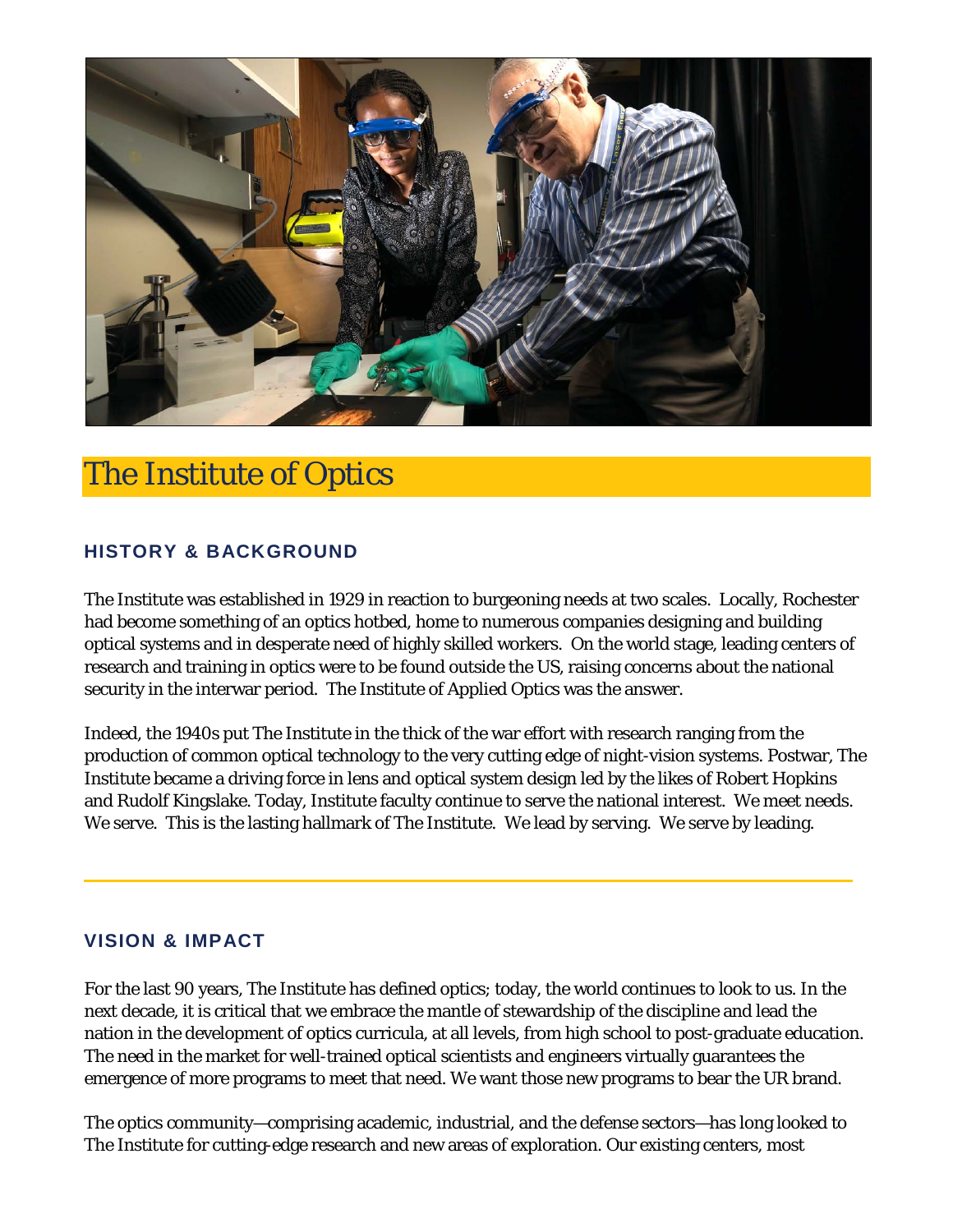prominently the Center for Visual Science and the Center for Freeform Optics, serve as models for more Institute-affiliated research centers. For example, our expertise in semiconductors, materials, nonlinear optics, and lasers supports current efforts in quantum technologies where we see emerging research funding opportunities and the potential for discovery.

# **UNDERGRADUATE & GRADUATE PROGRAMS**

Undergraduate students who choose Optics and Optical Engineering are continuing to have excellent outcomes in their graduate school and employment applications. Upon graduation, nearly all students have at least one graduate-school or job offer. Undergraduate class sizes range from 40-50 students.

Optics as an industry does not produce enough masters and PhD students to meet the market demand, resulting in excellent job placement rates at The Institute (almost 100%). Total graduate students enrolled ranges from 76-91 over the last 7 years. The graduate program guarantees that its students all have a firm footing in the fundamentals of Optics in terms of math and theory.



# **OPPORTUNITIES TO COLLABORATE**

## **Scholarships**

Full scholarships for undergraduates in optics would not only help recruit the most talented students to The Institute, but would also help fill the application queue with high-quality aspirants.